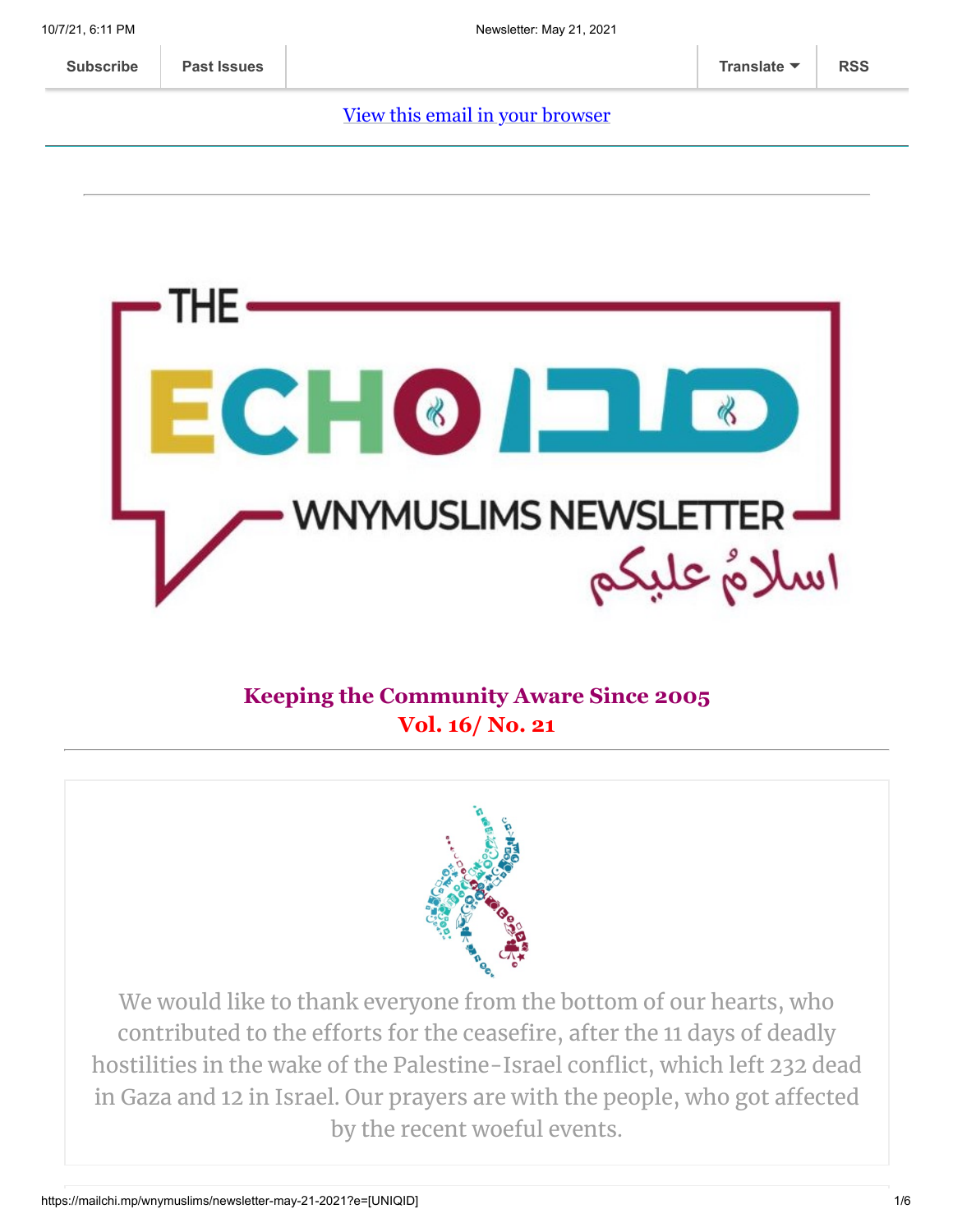# Kitab-ud-Dua

We are humbly gratified to present our noble gesture, *A Collection of Supplications*, in the blessed month of Ramadan, it is our trivial endeavor to express our gratitude towards The Almighty for all the blessings He bestowed upon us and to repent for our sins and to suppliantly pray to our Lord for the eradication of this prevailing pandemic from the face of the earth.

We highly appreciate our community's consistent support, which enabled us to have a strong foothold in the community. We pray that our persistent efforts with our meager resources be accepted by our Creator, and graciously request to everyone to keep us and our loved ones in your prayers as you benefit from this humble effort. May Allah reward you all for your noble actions, contributions and may keep you steadfast in the path of your faith. Aameen.

**Please click on the thumbnail below for the PDF of the book**



## **For Summer '21**

Interested candidates, please **[email](mailto:wnymuslims@wnymuslims.org)** us or Click [here](https://wnymuslims.org/volunteer-and-internships-opportunities/) for more details.

## **Notification**

To unsubscribe from our Janaza Announcement Transmission list pls notify us by [email](mailto:wnym@wnymuslims.org?subject=Janaza%20Announcement%20List%20Removal%20Request)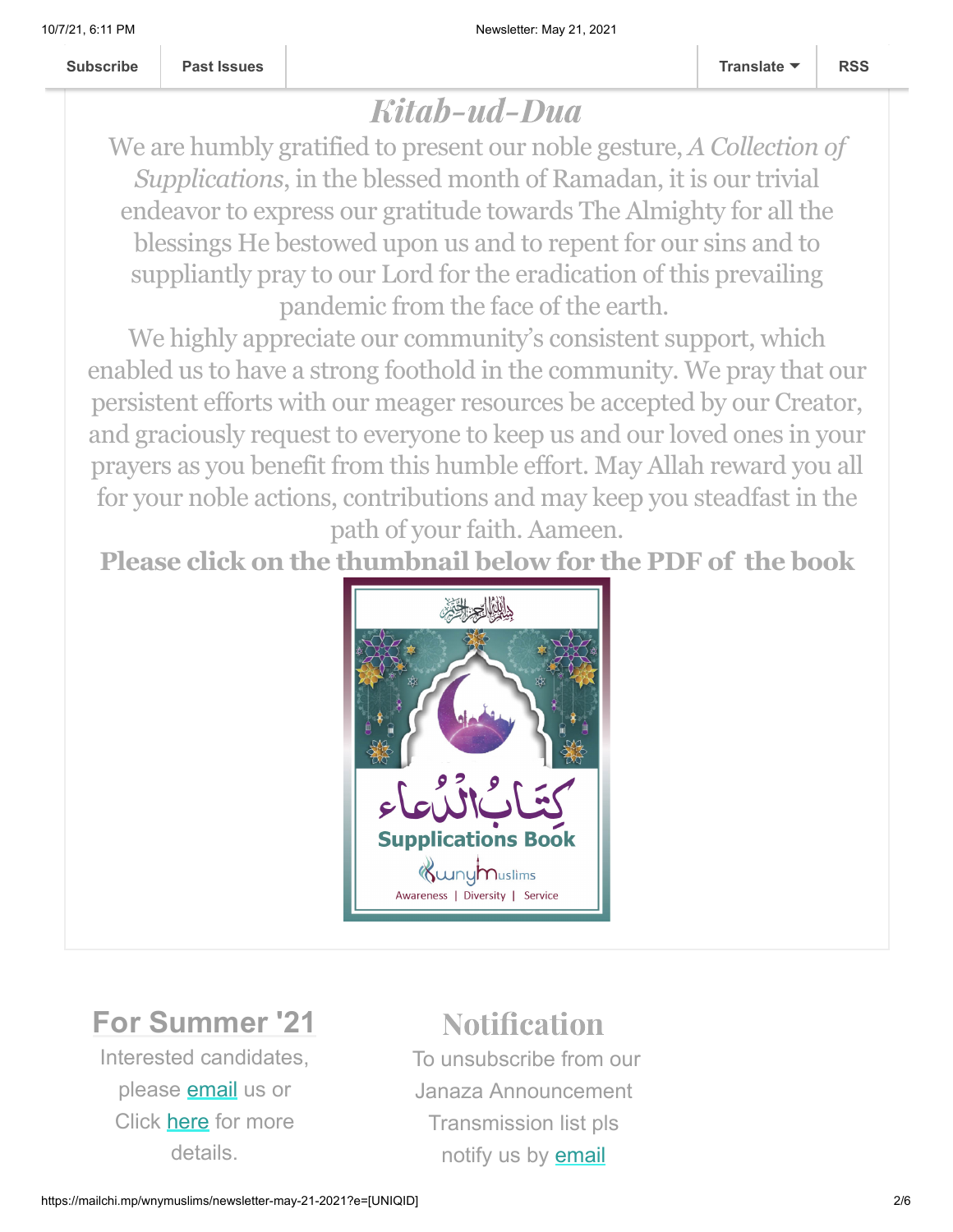**[Subscribe](http://eepurl.com/b19N3D) [Past Issues](https://us13.campaign-archive.com/home/?u=19ed6f05ad8527220a10faa63&id=636f885f5f) [Translate](javascript:;) [RSS](https://us13.campaign-archive.com/feed?u=19ed6f05ad8527220a10faa63&id=636f885f5f)**

# Job Opportunities

*Muslims Chaplain @ Federal Bureau of Prison* The open period for **Excepted Service** vacancy announcement, NCR-2021-0145 is

from May 10, 2021, until 11:59 p.m. Eastern Standard Time, on **May 24, 2021.**

For more details please click [here.](https://wnymuslims.org/event/job-opportunity-muslims-chaplain-federal-bureau-of-prison/)



### Please click [here](https://wnymuslims.org/event/the-msa-tribune/) for the

## **THE MSA TRIBUNE**

**Issue No. 3 | Spring 2 0 2 1**

# **Mosques @ WNY**

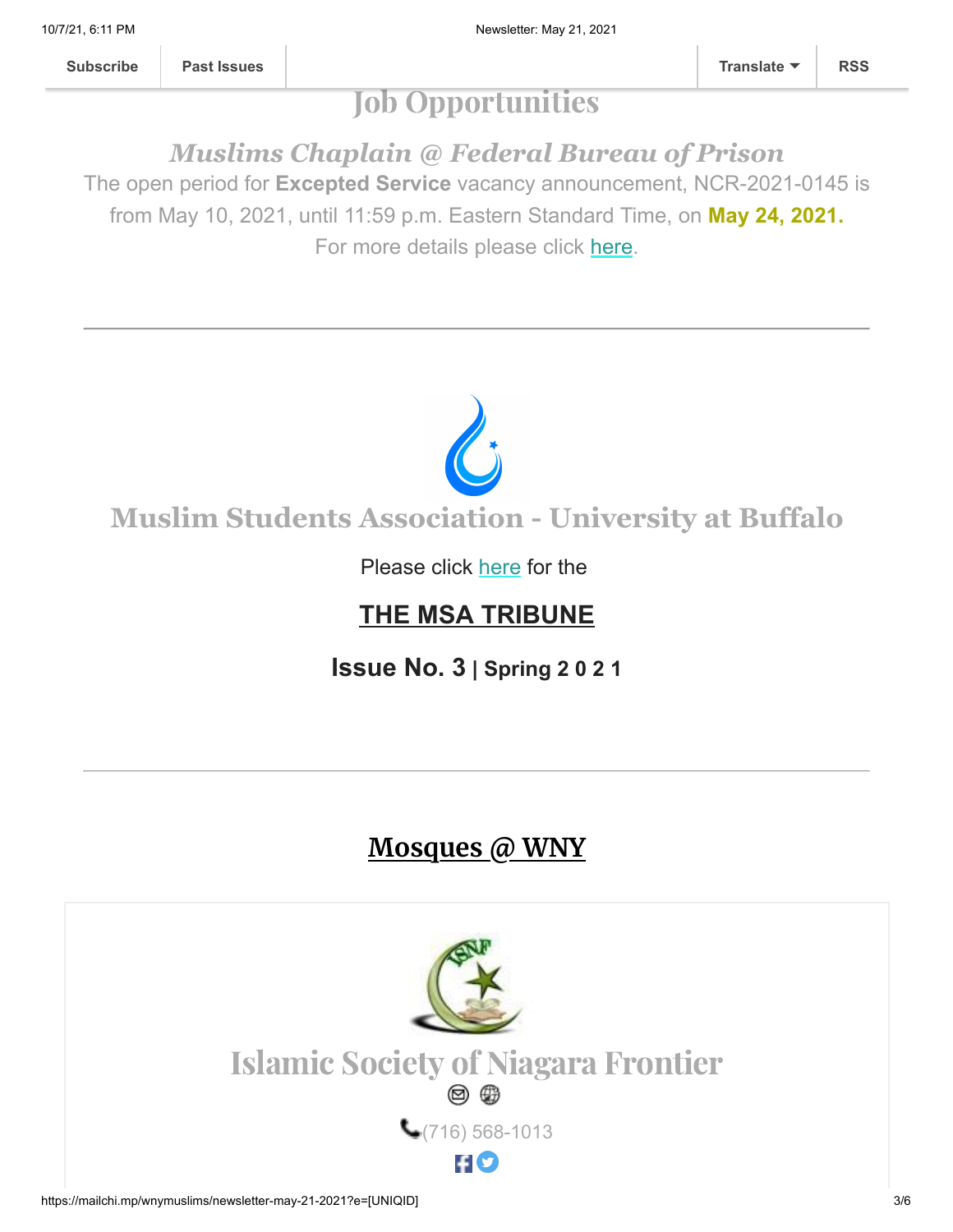Masjid An-Noor

9 [745 Heim Road, Getzville](https://www.google.com/maps/place/ISNF+Masjid+An-Noor,+Amherst/@43.0204858,-78.7461322,17z/data=!3m1!4b1!4m5!3m4!1s0x89d376b45c29e355:0x2384d34a4c1ffd88!8m2!3d43.0204858!4d-78.7439435) NY 14068

 $@$ [imamannoor@isnf.org](mailto:Imam%20Masjid%20Noor:%C2%A0%20imamannoor@isnf.org)

**Jumma Salat**

**Registration** *Please click [here](https://docs.google.com/forms/d/e/1FAIpQLSeq90LWToXxw8pql2jlSthDK-fQda2cKNee1GK1NyvAO7OxUg/viewform) or use the following QR Code (before 6 PM, Thursday to be included in the draw)*

Masjid Taqwa 9[40 Parker Avenue,](https://www.google.com/maps/place/Masjid+Taqwa/@43.3093171,-79.5980345,9z/data=!4m8!1m2!2m1!1sMasjid+taqwa!3m4!1s0x89d36d559f03d805:0x1c7451c1c1c01c3d!8m2!3d42.940434!4d-78.8394265) Buffalo NY 14214 [imamattaqwa@isnf.org](mailto:imamattaqwa@isnf.org) **Jumma Salat Registration** *Please click[here](https://tinyurl.com/y8z27jqg) oruse the following QRcode (before 6 PM,Thursdaytobe includedinthedraw)*



**Muslim Society of Buffalo Jami Masjid**

1957 [Genesee](https://www.google.com/maps/place/Universal+School/@42.9136906,-78.8116585,17z/data=!3m1!4b1!4m5!3m4!1s0x89d376b466438e9f:0xda418f4c41063eaf!8m2!3d42.9136906!4d-78.8094698) St, Buffalo, NY 14211

716-300-5040

 $\circledcirc$   $\circ$ 

**Announcements**

**Summer Hifz Program**

A free program for boys ages 9+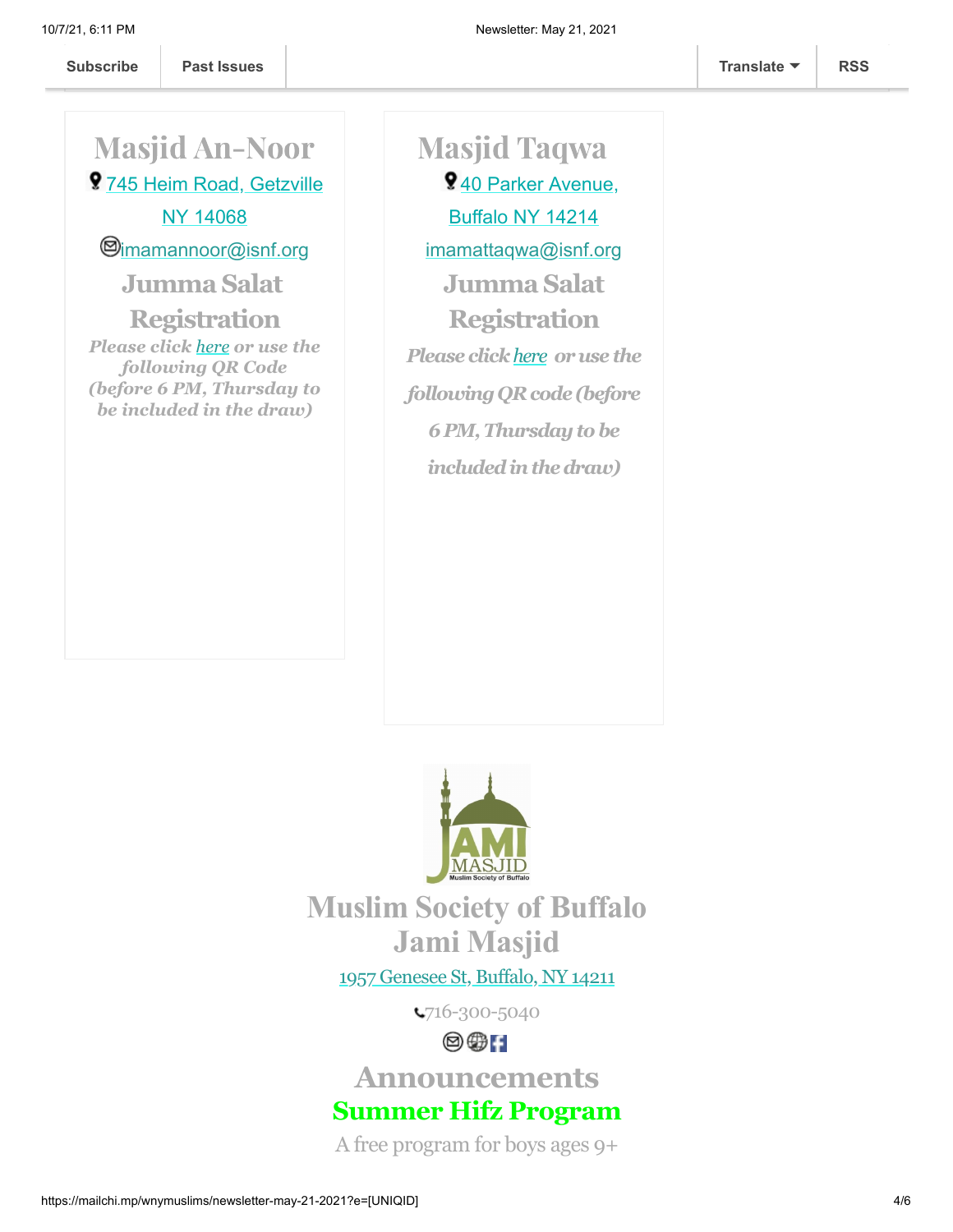#### **From 6:30 - 8:00 PM**

Please click [here](http://bit.ly/summerhifz) for registration For more details pls click on the thumbnail below:



### **Jami Masjid Jumuah Times starting 3/19\***

1st- 1:15pm 2nd- 1:50pm 3rd- 2:30pm For COVID-19 SOPs, please click **[here](https://jamimasjidbuffalo.com/?fbclid=IwAR0GxShgndrMmvntv1N2_4knDxllAYTIm1bTjRKtlv-C6O2uuMIBSK9UZX0)**

For the Prayer Schedule of WNY Major Mosques please click [here](https://wnymuslims.org/event/prayer-schedule-of-the-mosques-in-wny/)